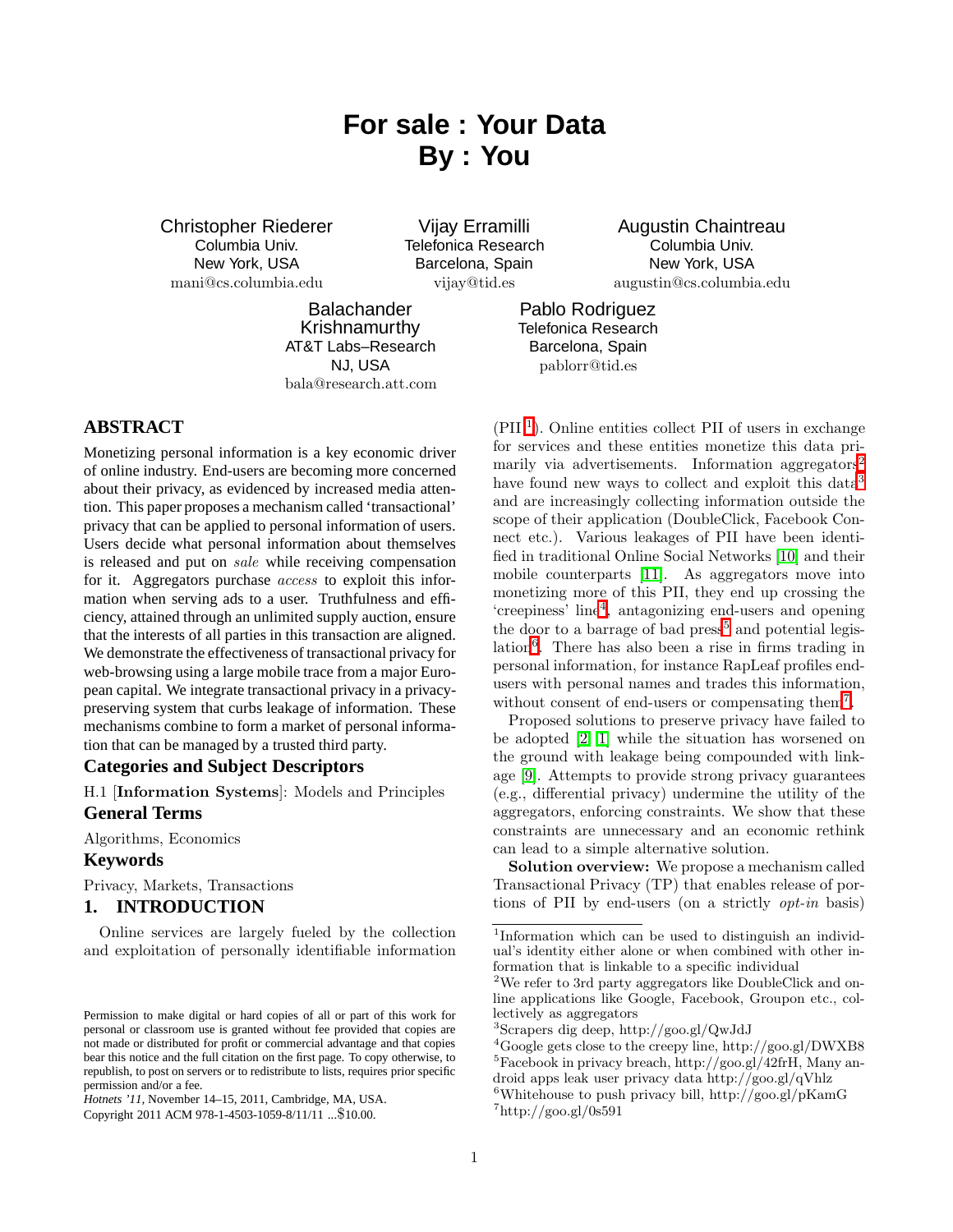

<span id="page-1-2"></span>Figure 1: Overview of PIM (a) End-users, (b) Thirdparty operated Information Market, (c) Information Aggregators

to information aggregators for adequate monetary compensation. We define privacy here in terms of control of *flow and usage* of information and TP helps users decide *what* and *how much* information the aggregators should obtain. While TP is designed to be general enough to handle different types of PII, such as demographic information, we focus on Web browsing data and location information here. To sell PII<sup>[8](#page-1-0)</sup>, we rely on auctions, where users put up PII and aggregators place bids to gain access to the corresponding user's information. Aggregators can valuate users' PII and decide on the amount to bid, and if they win, gain access to the user with this information for a *limited* time. An important part of our system is to ensure that aggregators cannot strategically manipulate the market and that users are compensated in proportion to aggregators' valuation. Here we leverage prior work on unlimited supply auctions, and in particular the exponential mechanism [\[13\]](#page-5-5) that is simple to implement and provides good guarantees on truthfulness and market efficiency (see Sec. [2\)](#page-1-1).

We present a simple case study to show how TP can apply to Web browsing behavior. As examples of aggregators, we consider online coupon providers that aim to target users with personalized deals. Using real browsing data from a large number of mobile users and from online coupon deals we study how the revenue of a user changes as a function of the amount of information she releases. We find that, releasing little information initially leads to large increases in potential revenue, while releasing more (potentially sensitive) information yields only a marginal increase in revenue. (see Sec. [3\)](#page-2-0)

We show how TP can be efficiently implemented between aggregators and end-users with a trusted third party in a Personal Information Market (see Fig. [1\)](#page-1-2) that works as follows: (i) an end-user opts-in to the system and decides on information she is willing to disclose about herself; (ii) the third party runs an auction where aggregators can bid to access the user's information through TP; (iii) the third party compensates the end-user (via money or rebates) based on the money exchanged on the market and reports to the end-user about aggregators that received her information, improving transparency; (iv) aggregators who win the auction get access to the user's information associated with the PII they bid on. The system implementing PIM also includes an identity preservation mechanism based on a hybrid browser/proxy architecture that enables such transactions. This mechanism curtails the flow of information to aggregators, protecting against well-known forms of privacy leakages [\[8,](#page-5-6) [7\]](#page-5-7), handing back control of PII to the respective end-user. Additionally, as we are proposing an economic transaction, for fair valuation of the information the leakage has to be curbed, forcing aggregators to come to the market (See Sec. [4\)](#page-3-0).

Sec. [5](#page-4-0) summarizes benefits of deploying such a system to users, aggregators and other application developers. We then discus related work and the potential research challenges posed by TP.

# <span id="page-1-1"></span>**2. TRANSACTIONAL PRIVACY**

#### Principles

Transactional privacy is guided by three principles: (i) users should have control of their PII and decide what gets released, (ii) aggregators should be able to derive maximum utility of the data they obtain, and (iii) aggregators are best positioned to price the value of users' PII.

Previous work has focused on paying end-users to compensate for their loss of utility [\[4\]](#page-5-8) via information release, such as the increased chance of being refused insurance if health data is released. The difficult task of calculating the loss of utility was left to the user [\[2\]](#page-5-2). An easier and more intuitive task is allowing the user to decide what information she would like released, instead of the utility of that information, while providing relevant information as a *guideline* to aid the user in their decision-making. We focus on web-browsing behavior in this paper, as represented by the set of web-sites a user visits. Note that detailed information about each visit (time spent on a site, etc.) can be easily incorporated. We propose to show the user (via a simple browser plug-in, Sec. [4\)](#page-3-0) the set of sites she has visited in a sorted order (descending) according to their global *popularity*—the number of other users who have visited that site. The first site will be the most visited site etc. User Alice who releases a site with high global popularity (say facebook.com) has lower risk of being identified as compared to user Bob who chooses to release rarecomics.com, a niche site (tracking notion of k-anonymity [\[17\]](#page-5-9)).

Providing the aggregator access to *raw* information is

<span id="page-1-0"></span><sup>8</sup> specifically, attributes associated with their PII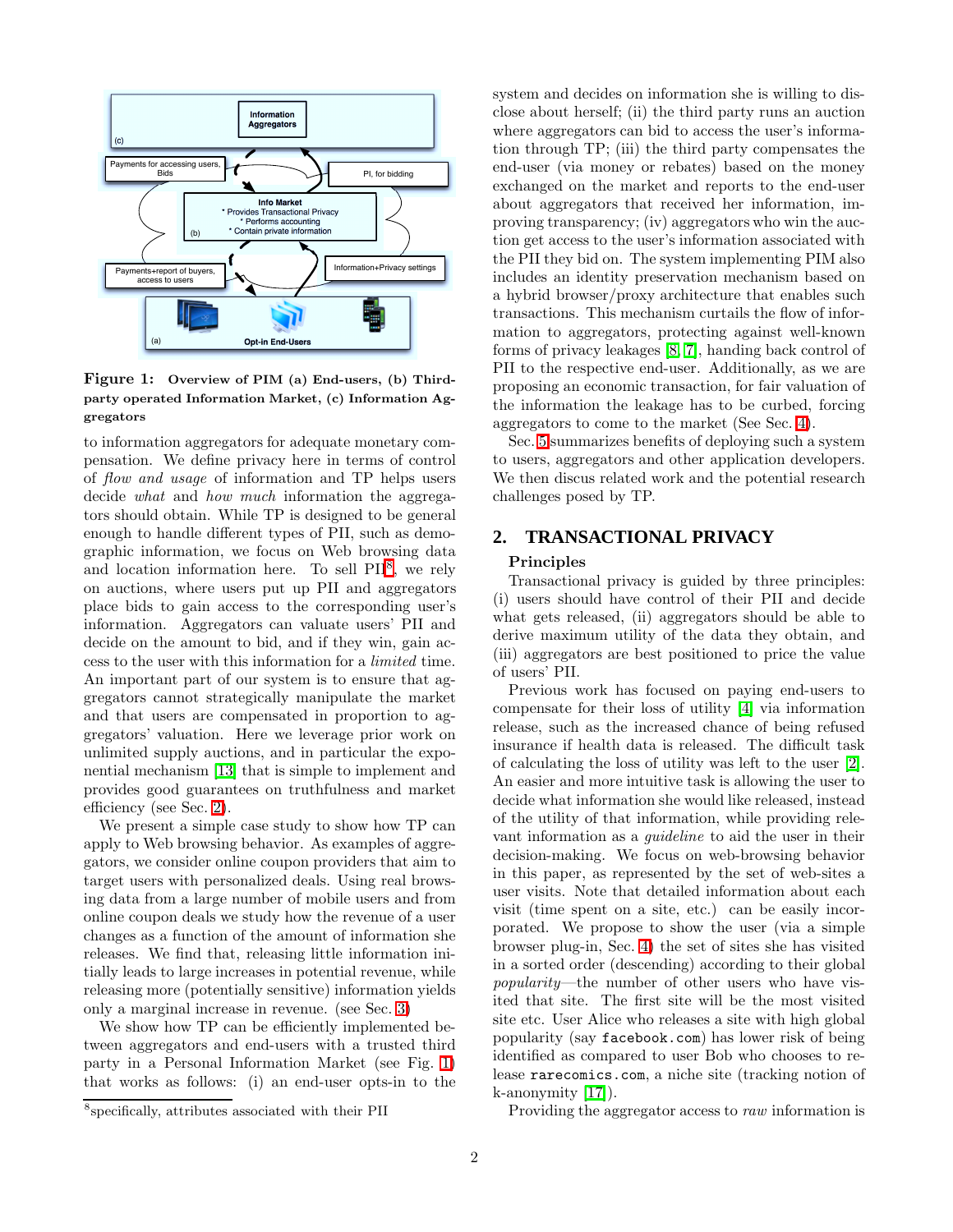in contrast to previous solutions that constrain the aggregators to access data through limited variables that are deemed 'safe' to release [\[4\]](#page-5-8). Many aggregators run specialized algorithms on their data sets. Forcing aggregators to disclose these algorithms or constraining the data they are able to use is a losing proposition.

Here is why we believe that aggregators can compute the value of access to a user accurately: First, aggregators have experience extracting value from PII. Second, they are able to assess revenues on a short-term basis through the sale of goods or ad-space, compared to the long-term risk a user must calculate in dealing with privacy. Finally, aggregators typically deal with many customers, and can take a little more risk in overestimating or underestimating the value of access, as opposed to users who are more risk averse.

#### Model

Formally, we denote the set of users by  $\mathcal{I}$ , and each user by the index i. The scheme we describe next is general enough to apply to different types of PII. We introduce the set of *sites*  $J$  whose elements, denoted by the index  $j$  can be either a URL (for web-browsing), or a geographical location (*e.g.*, a longitude and latitude using GPS, or a cell in a mobile network). We assume that users disclose a simple count of their activity on different sites, denoted by  $\mu_i(j)$ , which is a vector that indicates how many visits the user has made to either a URL or a location. It is possible to apply the same model to a more complex vector that would indicate time, duration, or order of visits. We assume that each user indicates a subset  $S_i \subseteq \mathcal{J}$  that contains all the sites she is ready to be tracked on. This indicates that an aggregator would be able to uniquely identify this user whenever she visits these sites, and will also be given  $\mu_i(j)$  for  $j \in S_i$ . This enables the aggregator to buildup a profile over time, to further help with targeting.

Let us denote the set of aggregators by  $K$ , each indexed by  $k$ . Intuitively, aggregator  $k$  should be willing to pay to access this information as long as the price to acquire it is smaller than the additional revenue  $r_k$  it can make. Note that the good being sold on the market is access to PII. This good can be sold to multiple aggregators with no marginal cost of reproduction, hence the market can be thought of as having an unlimited supply. Extensions for an aggregator to buy exclusive access can be included although beyond the scope of this paper. However, there can be strong incentive for aggregators to lie about their valuation.

In order to effectively trade such unlimited supply goods, we rely on the auction mechanism called the exponential mechanism [\[13\]](#page-5-5) which has the following properties: (i) it has been shown to be a truth telling mechanism; it is in the best interest of the bidders to be honest about their valuation and (ii) the scheme has been shown to be close to optimal in terms of revenue for the seller (end-user in our case). We choose this objective for this paper, while noting that other objective functions (*e.g.*, maximizing revenue for all players in the value chain) can be chosen.

In the auction, we assume that each aggregator  $k$  in K bids a maximum price  $p_{i,k}$  that it is ready to pay to access user  $i$ . Assuming that the fixed price set is  $p$  and all willing bidders pay  $p$ , the total revenue is given by:

$$
R((p_{i,k})_{k\in\mathcal{K}},p)=\sum_{k\in\mathcal{K}}p\times\mathbb{I}_{\{p\leq p_{i,k}\}}.
$$

When  $p > \max_{k \in \mathcal{K}} p_{i,k}$ , the revenue will be zero, as no one buys the information that is priced too high.

We wish to choose  $p$  to maximize this sum. Following [\[13\]](#page-5-5) we first assign an initial value to p according to a measure  $\nu$  on  $\mathbb R$  and then we re-weigh this measure to choose the actual price used. To re-weigh, we use an exponential function that puts more weight on high value of R, according to a parameter  $\varepsilon > 0$ . Hence the pdf of the chosen price is given by

$$
\frac{\exp\left(\varepsilon R\left((p_{i,k})_{k\in\mathcal{K}},p\right)\right)\nu(p)}{\int_0^\infty \exp\left(\varepsilon R\left((p_{i,k})_{k\in\mathcal{K}},s\right)\right)\nu(s)ds}
$$

Note that this density is always defined as long as the integral is finite, and note that the function  $R$  is zero for  $p$  sufficiently large. A natural and simple choice is then to choose the initial distribution of  $p$  according to the Lebesgue measure on R, such that  $\nu(p) = 1$ .

By using  $\varepsilon$ , we have added noise around the value maximizing the revenue, given the set of bids. Although it seems counter-intuitive to use a suboptimal price, it is shown [\[13\]](#page-5-5) that this (1) prevents any bidder from winning more than a factor  $\exp(\varepsilon)$  when cheating and (2) still reaches a revenue that is within a good bound of the optimal value, denoted  $OPT$ , if the number of aggregators is large. The expected revenue is at least  $OPT-3\frac{\ln(e+OPT\epsilon^2m)}{2}$  $\frac{P I \epsilon \ m}{\epsilon}$ , where *m* is the number of buyers in the optimal case. Thus, although the randomization causes revenue from a given set of bids to be lower, truthful bidding means the set of bids will be higher, ending up with better revenue than if we allowed bidders to cheat.

#### <span id="page-2-0"></span>**3. CASE STUDY**

We next focus our attention on studying how the revenue of a user changes with varying amounts of information release via TP. For this, we rely on real data consisting of an entire day of browsing behavior on mobile phones of several hundred thousand users from a large European capital, collected during the last week of Nov. 2010, by a large provider. While mobile browsing is inherently different from fixed browsing behavior, we believe the size and the scope of the dataset forms a representative sample of browsing behavior. A second dataset obtained from FourSquare gave us similar results, but we omit them for space reasons. We extracted the number of site visits (URLs) and observed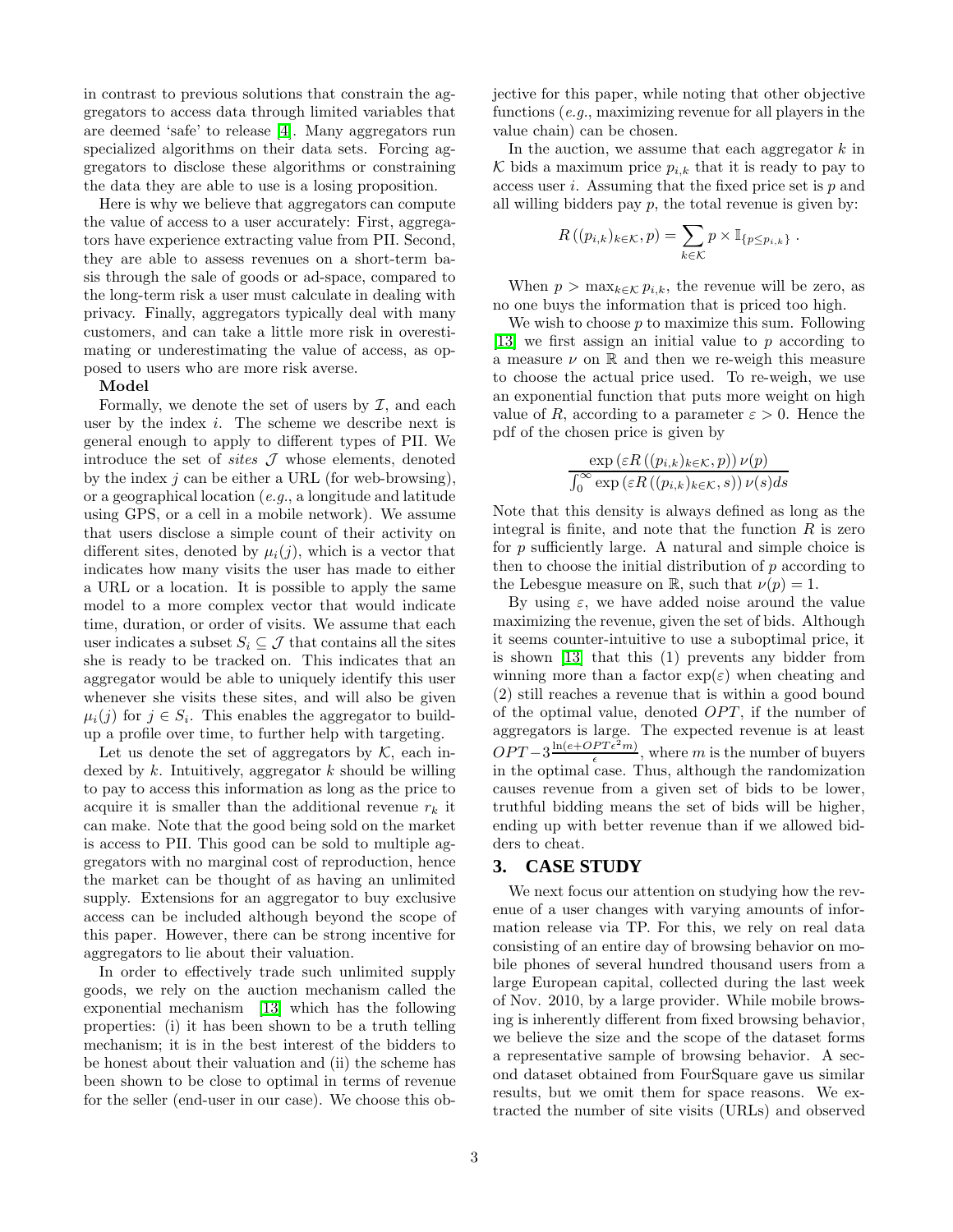

<span id="page-3-1"></span>Figure 2: Fraction of time spent by user per site (x-axis) vs. Normalized popularity of sites (y-axis)

a high variance in terms of visits; a long-tail, which has been observed before in related data [\[5\]](#page-5-10). The power law fits with exponent 1.5 for mobile browsing passed the Kolmogrov-Smirnov test [\[3\]](#page-5-11).

For every user, we calculate the fraction of time (in terms of visits) spent on each of the visited sites. For each site she visits, we plot her fraction of time spent on that site versus the global popularity of that site (normalized by the most popular site, facebook.com) in Fig. [2.](#page-3-1) We posit that high values on the x-axis and low values on the y-axis relate to sensitive information. For example, we found that URLs occupying this can be either highly regional, sarbast.net or related to a health condition breastcancer.com, pertaining to sensitive information [\[9\]](#page-5-4).

#### Sample application: Online Coupons

Companies use coupons as a form of price discrimination, that are made more effective with access to PII [\[14\]](#page-5-12). Online coupon companies like Groupon have become highly popular and aggregators have shown in-terests to enter this market<sup>[9](#page-3-2)</sup>. In order to study a user's potential revenue as given by the auction, we use the browsing data and proceed as follows:

(i) For each user, we categorize the URLs of the sites they visited using Alexa.com, which provides the top 500 sites for each category. We filter out visits to ad (*i.e.* Doubleclick, Admob, etc.), analytics, and adult sites to lower any bias.

(ii) We assume that the bidders involved are online coupon vendors and each vendor bids for one category. We found 32 Alexa categories that overlapped with online coupon categories.

(iii) We monitored yipit.com, an online coupon aggregator, over three days (July 17-20, 2011) to obtain mean value per deal in each category. We then assume that each user has a likelihood of making a purchase

in a category proportional to the fraction of time spent browsing in that category. Thus, the bid values are the mean deal value for a category multiplied by this fraction. The categories Travel and Office Products had the highest mean values of \$844.14 and \$207.9.

(iv) For multiple users, we vary the amount of information they reveal. The disclosure strategy is described in Sec. [2,](#page-1-1) where we release sites in order of popularity from highest to lowest. We release information in blocks of 1% of the volume each time.

(v) For every release, we calculate a set of bids. The majority of high bids came from four yipit categories: computers, home, entertainment, kids and teens.

We pick 4 typical users who have high to middle-level activity and plot (Fig.  $3(a)$ ) the optimal revenue they stand to gain as a function of every information release. We obtain the optimal revenue assuming bidders are honest about their valuations. For all of these users, we observe that there is initially a steep increase in revenue with a little disclosure of information, followed by diminishing return as more PII is released. This shows that sensitive information (as given by popularity) is not needed for maximizing revenues. To study enforcement of truth telling in the auction, we plot (Fig. [3\(](#page-4-1)b)) the result of running the auctions for different values of  $\epsilon$ . Note that smaller values of  $\epsilon$  enforce truth-telling. We find that the value of  $\epsilon$  has little or no effect on the results (qualitatively).

## <span id="page-3-0"></span>**4. PERSONAL INFORMATION MARKET**

For TP to be effective, we develop a system that curtails the leakage of information and prevents *identification* while browsing. This system should allow users access to all content without being tracked by aggregators while imposing a minimum overhead; we note that it would be impossible to prevent all types of information gathering methods. By raising the bar high enough for information aggregators, we believe they will find it cheaper and more convenient to come to the market.

System Description: The full architecture is shown in Fig. [4,](#page-5-13) with the main additions being a component responsible for transactional privacy and anonymizing proxies in the middle, operated by the trusted third party. At the browser end, a lightweight plugin provides the following functionality: (i) opts-out users of ad-networks and activates Do-not-track<sup>[10](#page-3-3)</sup>, showing intent, (ii) provides the user with a mechanism to help them decide which URLs they are willing to put on the market, (iii) prevents leakage (3rd party cookies, super cookies, flash cookies, 1-pixel bugs, etc.) [\[9\]](#page-5-4), (iv) helps manage multiple users accessing the same device – provides profiles with personalized settings for each user.

For an opt-in user Alice, the operations that take place for Web browsing are as follows:

(i) Alice with IP address  $IP_{real}$  browses the web.

<span id="page-3-2"></span><sup>9</sup>Facebook jumps into crowded coupon market, http://goo.gl/oLrJy

<span id="page-3-3"></span> $^{10}$ http://donottrack.us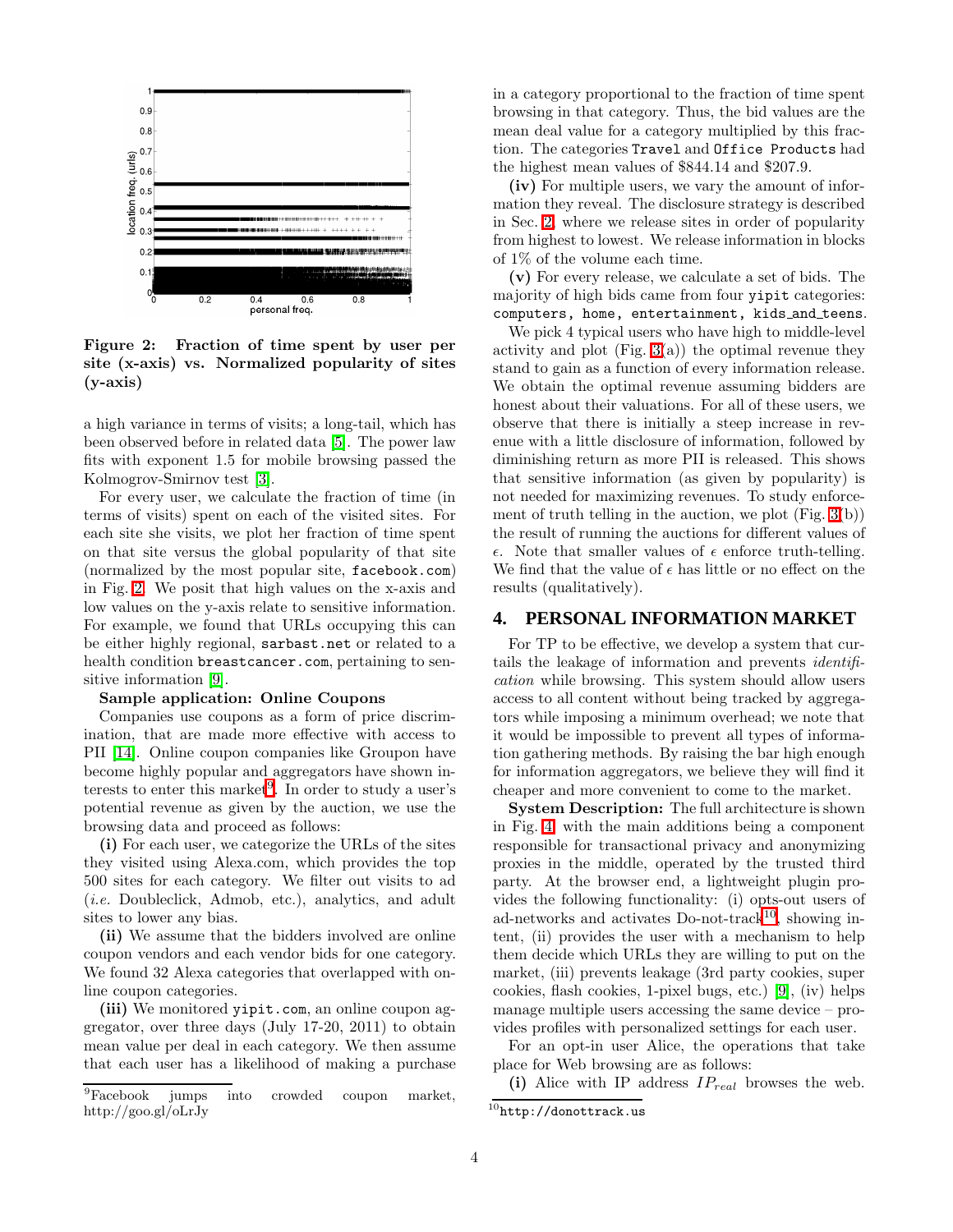

<span id="page-4-1"></span>Figure 3: Revenue for (a) 4 typical users as function of % of information release, (b) Effect of  $\epsilon$  on the revenue of a user

All her requests go through a proxy. The proxy traps all Set-Cookie HTTP response headers by third parties and masquerades as a legitimate user. No site sees  $IP_{real}$  but rather a random IP address  $(IP_{random})$  that changes each time the user visits a new page. This is similar to using a mix-network.

(ii) Alice decides to put her PII up for sale in the auction which can be run regularly (*e.g.*, daily, to near real-time for location).

(iii) If the auction was successful, the anonymizing proxy fixes an IP address  $(IP_{fixed})$  for the user until the next auction is run.  $IP_{fixed}$  is passed to the winning bidders, *only* for the sites that were released. Else, the proxy operates as before. In either case, the real IP  $(IP_{real})$  address is never released.

(iv) Suppose that Alice browses to multiple sites belonging to the same aggregator. If the aggregator has purchased this information, it can use this information in any way, such as building a behavioral profile for Alice to entice advertisers. After every auction of Alice's PII, we present  $IP_{fixed}$  to the aggregator, so that it can chain multiple purchases.

Note that Alice's future browsing remain monetizable since the IP-fixed can be reassigned. In particular, even if the aggregator accumulates information to profile a user whose information has been purchased, it needs to pay again to recognize this user later.

Online Advertising: Considering online advertising, companies can select targeted ads they want displayed and send them to the aggregator. The aggregator pushes these ads to the user, via the proxy that forwards the ads to the user on the sites she put for sale. If the user Alice clicks on an ad, the anonymizing proxy handles the click, removing the real IP of the user. The proxy establishes a connection to the server hosting the advertisement (can be a CDN or a cloud provider) using the fixed IP  $(IP_{fixed})$  address for Alice so that the advertiser/aggregator can perform accounting. The response is handled by the proxy. Note that even if the advertisers/CDN/cloud provider are in collusion with the aggregator [\[18\]](#page-5-14), no personal information is leaked (the real IP address is obfuscated).

#### <span id="page-4-0"></span>**5. BENEFITS TO PARTIES**

#### End-Users:

*End-users choose what to share:* The user decides what information is too private and what she is comfortable releasing thus enabling aggregator to avoid negative publicity by only gathering released data.

*Monetary elements increase engagement:* The good being traded is information, and the end-users are adequately compensated by the sellers. We expect a *positive reinforcing effect* – once users become aware that their information possesses a certain monetary value, they will be more careful with their PII, and privacy increases in the system as a whole.

*Opt-in:* The system is *opt-in*, which makes end-users valuate their own personal information by themselves people who are willing to share more information get compensated more and people who want to maintain privacy can do so while forgoing potential rewards.

Aggregators: Information aggregators can use information *without the encumbrance of lawsuits and constant attention* from privacy watchdogs like EFF and privacy researchers. They may access new or better information with the consent of the users, and the nature of the auction ensures they do so whenever it is profitable, preserving utility.

Developers: TP allows application developers to obtain PII for personalized services by *directly* linking them to the owners of the PII: users. We believe this helps developers to decrease capital costs they would incur in building mechanisms to learn more about their respective end-users. In effect we believe that the march towards improving commercial exploitation of personal information can be resolved without crossing the creepiness line with the help of TP.

# **6. RELATED WORK**

Privacy enhancing technologies have evolved over the years. Recent proposals include Adnostic [\[18\]](#page-5-14) and Privad [\[6\]](#page-5-15) seek to protect the privacy of the user while enabling aggregators to exploit personal information for